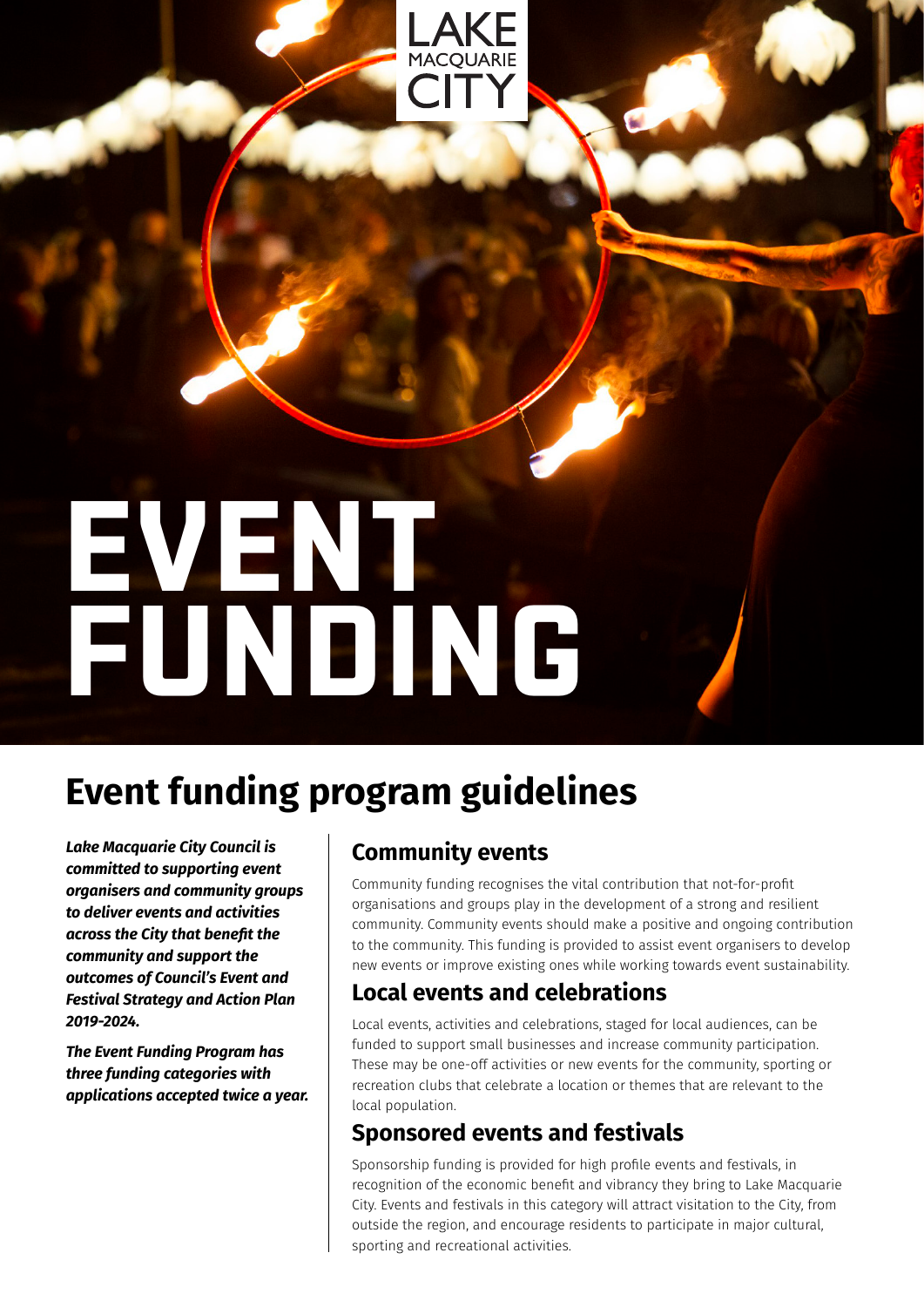## **Funding limits**

| <b>FUNDING PROGRAM</b>                        | <b>MAXIMUM FUNDING AMOUNT</b> |
|-----------------------------------------------|-------------------------------|
| Community events                              | Up to \$10,000                |
| Local events and celebrations Up to \$2,000   |                               |
| Sponsored events and festivals Up to \$20,000 |                               |

## **Objectives**

The program aims to fund meaningful, creative and highquality events for our community and visitors.

#### **FUNDING IS PRIORITISED FOR EVENTS AND FESTIVALS THAT:**

- Celebrate community and Lake Macquarie's unique culture and identity
- Assist in building a diverse and economically strong communities
- Are attractive to visitors
- Are engaging, surprising and entertaining

## **Funding eligibility**

Funding is competitive. Putting together a strong application takes time and energy. Give yourself time to plan, review and gain support for your application before submission.

Use clear, simple language to outline your activity. You should demonstrate how it meets the assessment criteria and how it supports the key themes in Council's **Event and Festival Strategy and Action Plan 2019-2024**.

#### **TO BE ELIGIBLE FOR ALL FUNDING CATEGORIES, THE FOLLOWING CRITERIA MUST BE MET:**

- 1. Conduct the event/activity within Lake Macquarie City.
- 2. Contribute to one or more of the key themes in Council's Event and Festival Strategy and Action Plan 2019-2024.
- 3. Demonstrate social, economic and environmental benefits to Lake Macquarie City, as per the assessment criteria.
- 4. Provide an event budget (income and expenditure) and demonstrate that the event/activity is financially viable with or without Lake Macquarie City funding.(Tip: your budget should be realistic, viable and make good use of the funding)
- 5. Obtain all regulatory approvals for the event/activity such as an event license.
- 6. Hold current and relevant Public Liability Insurance to the value of \$20 million.
- 7. Commence the event/activity between six\* and 12 months from the application cut-off date (retrospective funding is not available).
- 8. Organisations/individuals must have the ability to provide evidence of experience in delivering events.

#### **TO BE ELIGIBLE FOR COMMUNITY EVENT OR LOCAL EVENT FUNDING, THE ABOVE CRITERIA MUST BE MET PLUS THE FOLLOWING:**

1. Be a not-for-profit entity or have a not-for-profit entity manage the funding on your behalf.

#### **FUNDING ASSISTANCE WILL NOT BE CONSIDERED FOR THE FOLLOWING:**

- capital expenses
- ongoing operational or administrative costs
- individuals
- government agencies
- payment of debt or insurance premiums
- committees of Lake Macquarie City Council
- religious ceremonies
- the core business of educational, religious and medical organisations
- organisational programs
- activities that duplicate existing services
- political parties
- academic research, coursework or fees, or projects seeking financial support for research, studio work or activities that will be submitted for academic assessment

## **Assessment criteria**

- The assessment process is a competitive one. Once submitted, applications will be assessed on merit, against the assessment criteria, eligibility criteria, available funding and other applications.
- The following criteria must be met:
- Alignment with Council's **Event and Festival Strategy and Action Plan 2019-2024**
- The extent to which the event/activity proposes to raise awareness of, or increase the profile of, Lake Macquarie City
- Demonstrate benefits to Lake Macquarie City Council as a sponsor or supporter of the event/activity
- Provide a sound event management plan (if required) and a comprehensive budget, demonstrating financial viability
- Present the size of the marketing audience/reach (international/state/regional/local)
- Demonstrate environmentally sustainable practices
- The degree to which the event/festival increases participation for people of all ages, cultures and means
- Review of the applicant's funding history and compliance